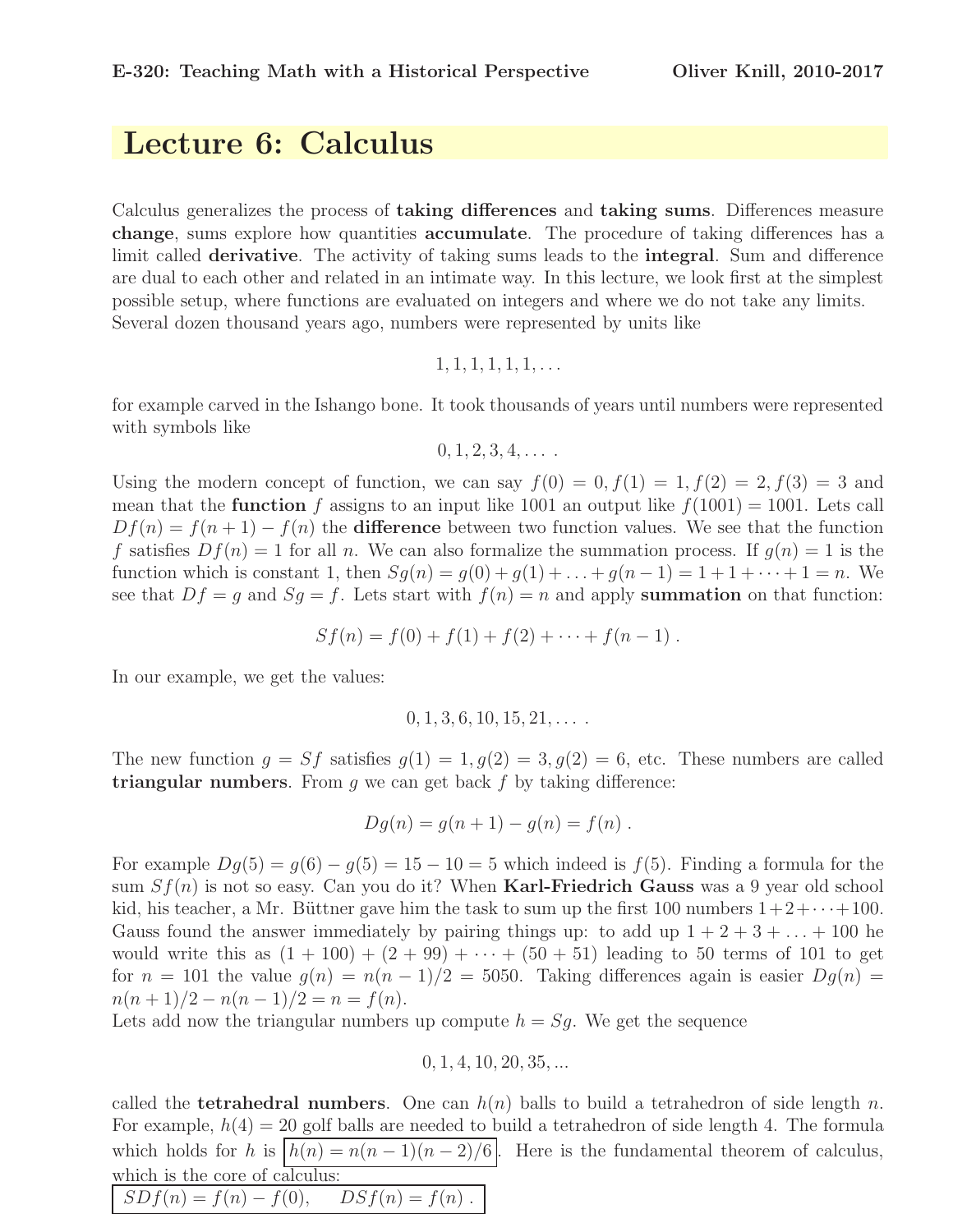Proof.

$$
SDf(n) = \sum_{k=0}^{n-1} [f(k+1) - f(k)] = f(n) - f(0),
$$
  

$$
DSf(n) = \left[\sum_{k=0}^{n-1} f(k+1) - \sum_{k=0}^{n-1} f(k)\right] = f(n).
$$

The process of adding up numbers will lead to the **integral**  $\int_0^x f(x) dx$ . The process of taking differences will lead to the **derivative**  $\frac{d}{dx} f(x)$ .



If we define  $[n]^0 = 1$ ,  $[n]^1 = n$ ,  $[n]^2 = n(n-1)/2$ ,  $[n]^3 = n(n-1)(n-2)/6$  then  $D[n] = [1], D[n]^2 =$  $2[n], D[n]^3 = 3[n]^2$  and in general

| $\frac{1}{2}$ | $\gamma$ $\gamma$ |
|---------------|-------------------|
|               |                   |

The calculus you have just seen, contains the essence of single variable calculus. This core idea will become more powerful and natural if we use it together with the concept of limit.

1 Problem: The Fibonnacci sequence 1, 1, 2, 3, 5, 8, 13, 21, ... satisfies the rule  $f(x) = f(x -$ 1) +  $f(x-2)$ . It defines a function on the positive integers. For example,  $f(6) = 8$ . What is the function  $q = Df$ , if we assume  $f(0) = 0$ ? We take the difference between successive numbers and get the sequence of numbers

$$
0, 1, 1, 2, 3, 5, 8, \dots
$$

which is the same sequence again. We can deduce from this recursion that  $f$  has the property that  $\left|Df(x) = f(x-1)\right|$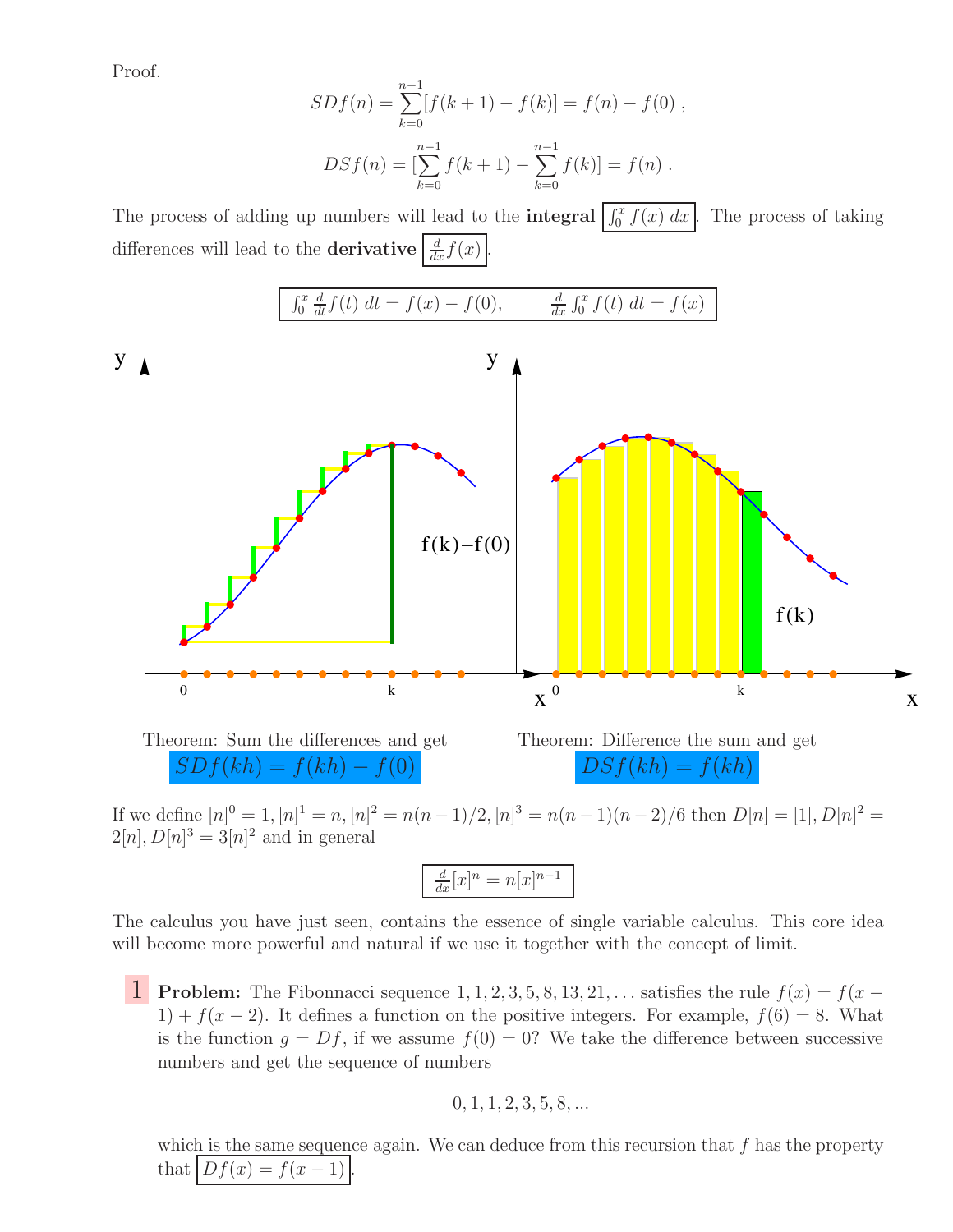**2** Problem: Take the same function f given by the sequence  $1, 1, 2, 3, 5, 8, 13, 21, ...$  but now compute the function  $h(n) = Sf(n)$  obtained by summing the first n numbers up. It gives the sequence  $1, 2, 4, 7, 12, 20, 33, \dots$  What sequence is that?

**Solution:** Because  $Df(x) = f(x-1)$  we have  $f(x) - f(0) = SDf(x) = Sf(x-1)$  so that  $Sf(x) = f(x+1) - f(1)$ . Summing the Fibonnacci sequence produces the Fibonnacci sequence shifted to the left with  $f(2) = 1$  is subtracted. It has been relatively easy to find the sum, because we knew what the difference operation did. This example shows:

We can study differences to understand sums.

The next problem illustrates this too:

3 Problem: Find the next term in the sequence 2 6 12 20 30 42 56 72 90 110 132 . Solution: Take differences

|  |  |  |  | 2 6 12 20 30 42 56 72 90 110 132                                   |  |
|--|--|--|--|--------------------------------------------------------------------|--|
|  |  |  |  | 2 4 6 8 10 12 14 16 18 20 22                                       |  |
|  |  |  |  | 2 2 2 2 2 2 2 2 2 2 2                                              |  |
|  |  |  |  | $0\quad 0\quad 0\quad 0\quad 0\quad 0\quad 0\quad 0\quad 0\quad 0$ |  |

Now we can add an additional number, starting from the bottom and working us up.

|  |  |  |  |  |                                     | 2 6 12 20 30 42 56 72 90 110 132 156 |
|--|--|--|--|--|-------------------------------------|--------------------------------------|
|  |  |  |  |  |                                     | 2 4 6 8 10 12 14 16 18 20 22 24      |
|  |  |  |  |  | 2 2 2 2 2 2 2 2 2 2 2 2 2           |                                      |
|  |  |  |  |  | $0$ 0 0 0 0 0 0 0 0 0 0 $\boxed{0}$ |                                      |

**4** Problem: The function  $f(n) = 2^n$  is called the exponential function. We have for example  $f(0) = 1, f(1) = 2, f(2) = 4, \ldots$  It leads to the sequence of numbers

> n= 0 1 2 3 4 5 6 7 8  $f(n) = 1 2 4 8 16 32 64 128 256 ...$

We can verify that f satisfies the equation  $\overline{Df(x) = f(x)}$ , because  $\overline{Df(x)} = 2^{x+1} - 2^x =$  $(2-1)2^{x} = 2^{x}.$ 

This is an important special case of the fact that

The derivative of the exponential function is the exponential function itself.

The function  $2<sup>x</sup>$  is a special case of the exponential function when the Planck constant is equal to 1. We will see that the relation will hold for any  $h > 0$  and also in the limit  $h \to 0$ , where it becomes the classical exponential function  $e^x$  which plays an important role in science.